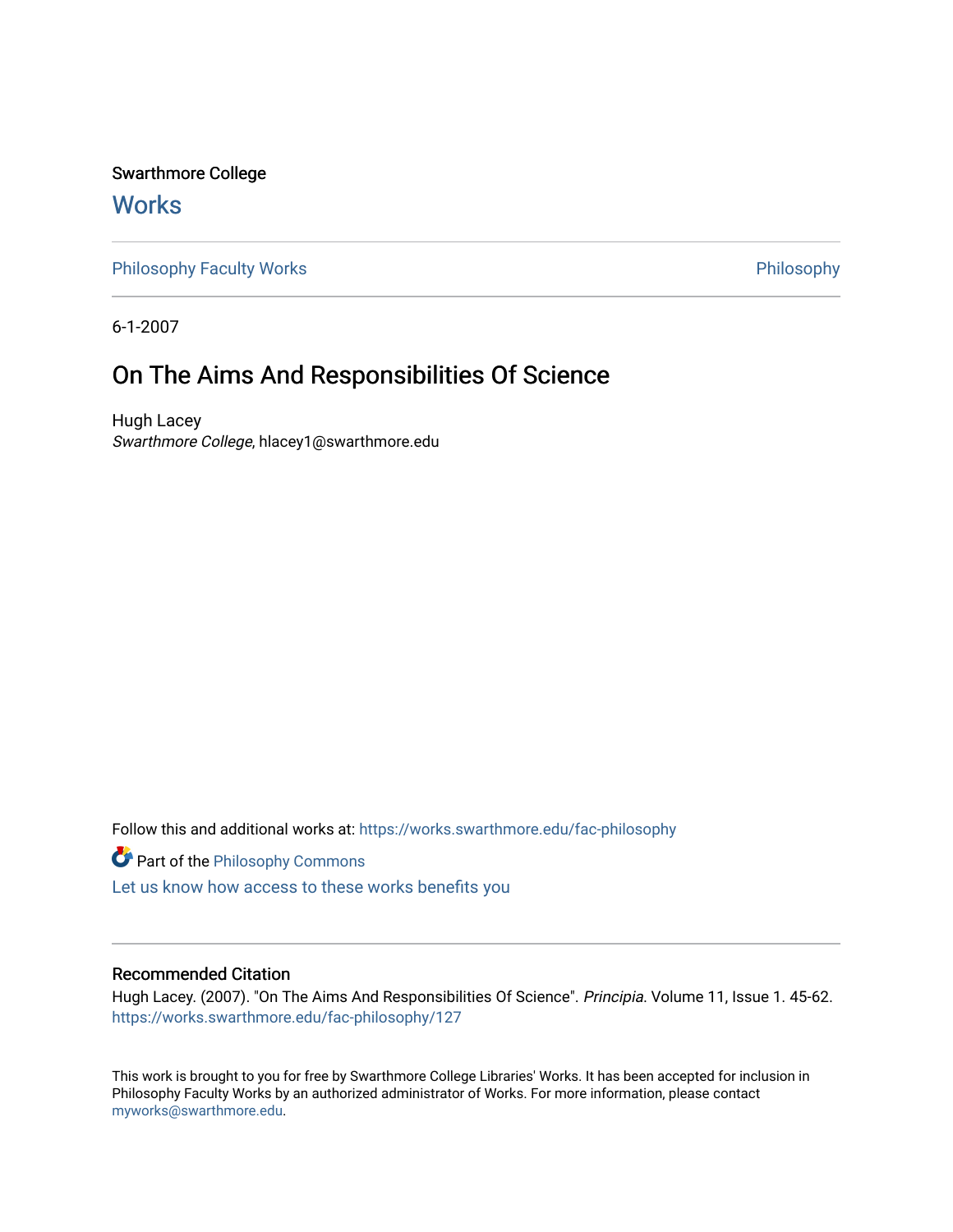# **ON THE AIMS AND RESPONSIBILITIES OF SCIENCE**

HUGH LACEY

*Swarthmore College/Universidade de São Paulo*

#### **Abstract**

*I offer a view of the aims and responsibilities of science, and use it to analyze critically van Fraassen's view that 'objectifying inquiry' is fundamental to the nature of science.*

> I see objectifying inquiry as the *sine qua non* of the development of modern science and its incredible, breathtaking achievements in our increasing knowledge of nature. Bas van Fraassen *The Empirical Stance*, p. 195

Van Fraassen claims that 'objectifying inquiry' is at the heart of modern scientific activity. I will explore the implications and credentials of this claim in the light of my views about the aims and responsibilities of science.

### **1. Science considered as a social phenomenon**

The context for my argument is provided by five sets of propositions that, I maintain, should be taken into account in present day reflections on the aims and responsibilities of science. They point to some important features of science considered as a social phenomenon: outcomes of scientific activities (#1–3), traditional understandings about the character of scientific practices (#4), and recent changes in these understandings (#5).

#1. Modern science has produced, and continues to produce at an accelerating pace, an enormous stock of reliable knowledge and understanding of phenomena of the world, and of the processes, interactions, structures (and their components), and laws that its theories posit as underlying and pervading all phenomena. Moreover, a good deal of it has been used to inform countless efficacious applications in technology, medicine and elsewhere. These applications, which are widely valued positively, have

*Principia*, **11**(1) (2007), pp. 45–62. Published by NEL — Epistemology and Logic Research Group, Federal University of Santa Catarina (UFSC), Brazil.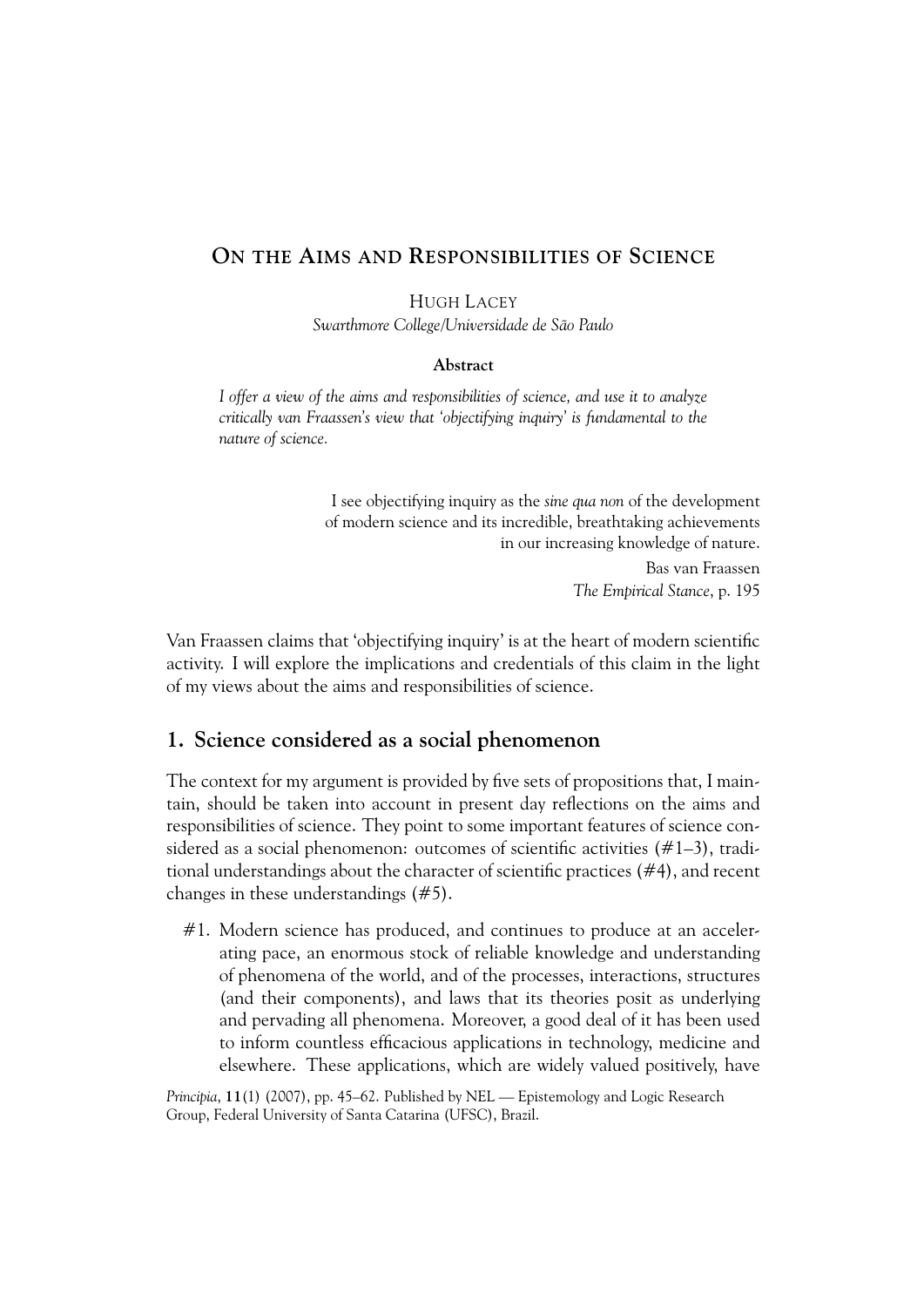contributed greatly to fundamentally transform the world we live in, by way of enhancing human powers to act, to innovate technologically, and to solve problems that hitherto had remained intractable.

- #2. The current environmental crisis, with its (sometimes) devastating human and social dimensions, is among the consequences of certain kinds of scientific knowledge having been technologically applied under the socioeconomic conditions that have been characteristic of modernity. Furthermore, science has not produced the knowledge that would be needed to deal adequately with this crisis, and it is only now clearly offering understanding of its extent, dimensions and probable causes.
- #3. The benefits of applied science have not been distributed evenly among rich and poor peoples and countries — so much so that, under the socioeconomic conditions of application, many poor people have suffered greatly from the disruption of their lives brought about by implementations of applied science, and (e.g.) the health problems of the poor have not been addressed by scientific research with the urgency that their severity would seem to demand. More generally, the problems of the poor have not shaped the priorities of applied science, and scientific "solutions" that are offered for them (e.g., for hunger and malnutrition) tend to be implemented without empirical analysis of their causal nexus, often leaving it in place and so failing to deal with the problems or even exacerbating the sufferings of the poor (Lacey 2005a, §8.3; 2006a, §3.3).
- #4. The tradition of modern science has maintained that the practices of scientific research embody certain values (Lacey 1999; 2005a). One of them I call *impartiality*: a hypothesis becomes accepted as scientific knowledge only when it has been tested in the course of an appropriate rigorous program of empirical (often experimental) research and judged to be well supported by available empirical evidence in the light of strict cognitive criteria (e.g., empirical adequacy, explanatory and predictive power) that do not reflect particular ethical or social values. A second is *autonomy*: matters of scientific methodology and the criteria for evaluating scientific knowledge are outside of the purview of any ethical (religious, political, social, economic) outlook or personal preferences; the priorities of research, for the scientific enterprise as a whole, should not be shaped by a particular value outlook; and scientific institutions should be constituted so as to resist external (non-scientific) interference. Yet a third is *neutral-*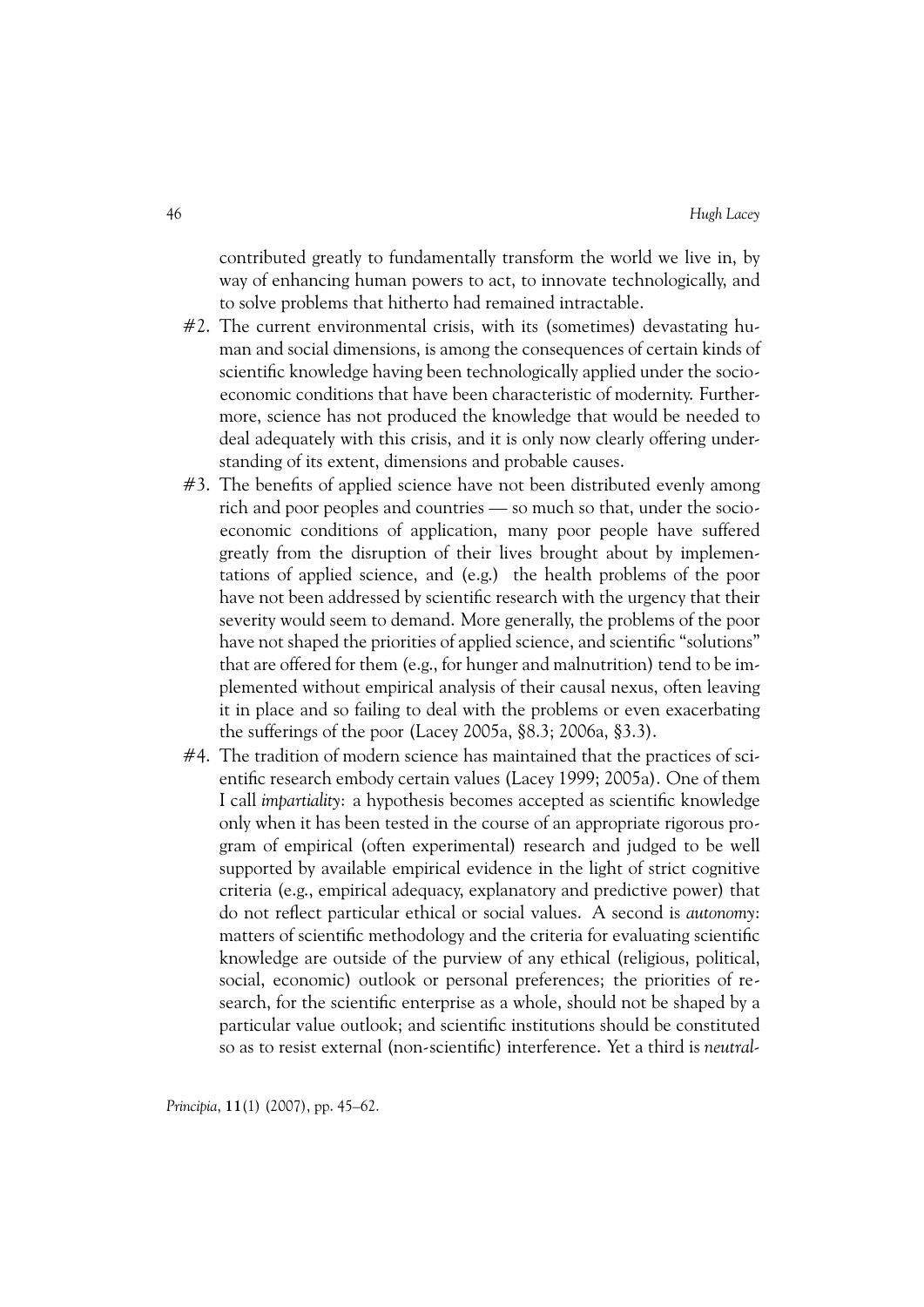*ity*: scientific results, considered as a whole, do not support some ethical or social value outlooks at the expense of others, either by way of their logical implications or of their consequences on application.

#5. In our times, the socio-economic conditions of scientific research are rapidly changing. More and more, large technoscientific corporations and other commercial interests are funding scientific research, and government sponsored research increasingly tends to prioritize research that can be expected to have applications that will have reasonably short-term economic benefits. It is increasingly being said that with this change towards 'private interest science' (Krimsky 2003) — the aims of science have changed. Certainly it is putting pressure on those who wish to uphold that the traditional values of science are still pertinent for engaging in scientific research; and, in doing so, it casts the responsibilities of science (i.e., of the scientific community, its institutions and organizations) into sharp relief.

## **2. The aim of scientific activity**

Against the background of these propositions, I simply offer a proposal. The aim of scientific activity is (i) to generate and consolidate empirically grounded and well-confirmed *knowledge* and *understanding* of phenomena and (ii) to enable the *discovery* of novel phenomena and novel means for generating phenomena. The understanding sought is (iii) of increasingly greater ranges of phenomena, including phenomena brought about or sought for in the course of experimental and measurement operations (often for the sake of testing theories or informing technological innovations), in such a way that (iv) no phenomena of significance in human experience or practical social life — *and generally no propositions about phenomena* — are (in principle) excluded from the compass of scientific inquiry. Frequently (v) the activity is conducted with a view to the technological and other forms of practical *application* of the knowledge and discoveries that have been obtained.

Obviously, this proposal needs a lot of clarification, elaboration, and defense against the claims of alternatives (see Lacey 2005a, ch. 3; 2009). What is its status? The aim is not written into any code, and there is no binding manual of the rules that govern scientific activities. Moreover, there is not a clear consensus on what constitutes scientific activities (do they include the human sciences?) al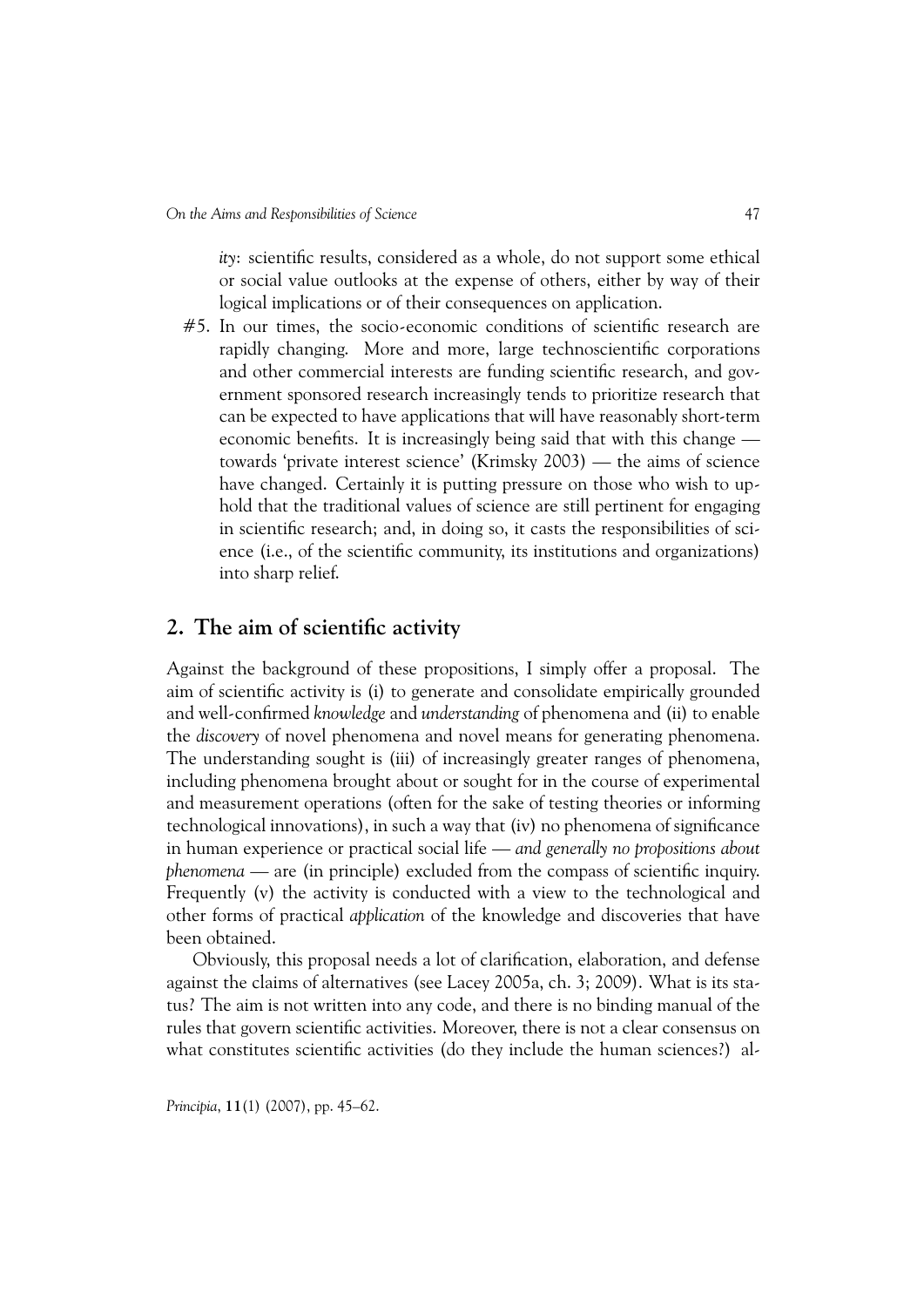though, within mainstream scientific institutions, there is little disagreement that a well-known range of activities should be considered exemplary. So, a statement of the aim of science cannot be simply descriptive. Neither can it be simply normative or legislated (whether on epistemological or ethical/social value grounds). It must represent an attempt to interpret the activities in which scientists — *qua* scientists — engage within a social practice, which unfolds historically; and to interpret the cognitive status and significance of the results of these activities and to provide a basis for appraisal (epistemological and ethical/social) of the 'scientific' activities that are actually engaged in. It straddles the fact/value (descriptive/normative) separation. It incorporates criteria for criticism, and endorsing an aim implies commitment to critique, to the pursuit of activities of certain kinds and, thus, to corresponding responsibilities. Given these features, the aim of science is always contestable, and open to change, and with changes of its aim will come changes in acknowledged responsibilities.

For now, however, I note only that item (i) can be easily amended to incorporate van Fraassen's condition on science, that "empirical evidence trumps all" (ES, p. 12; cf. p. 152), and that the aim so stated, like van Fraassen's 'empirical stance', does not tie science to any metaphysical position. Scientific activities, and their results, neither presuppose nor provide positive support for any metaphysical viewpoint; in particular, science is not tied to materialism or physicalism, or to the view that it is irrational to hold religious commitments (Lacey 2009). Likewise, the aim so stated leaves it open whether science brings just one methodological approach to investigation, or admits (in principle) of a pluralism of approaches, each adapted to the general features of the phenomena investigated in its field (Lacey 2005a, ch. 5). The proposal is intended to encompass the range of activities and approaches that go on in the institutions that are called 'scientific', while not necessarily excluding from the category of 'scientific' systematic empirical modes of inquiry, held to van Fraassen's condition, that may not be recognized as 'scientific' in the mainstream.<sup>1</sup> Individual scientists and institutions may contest this proposal, or they may articulate a variety of more specific aims, e.g., prioritizing differently the various components of the stated aim by putting greater or less emphasis on understanding or utility, or subordinating it to other interests (personal, military, corporate or financial). Those, who maintain that the aims of science have changed  $(\#5)$ , are likely to give high salience to items (v) and (ii) and to subordinate the other items to them, perhaps discounting item (iv) altogether.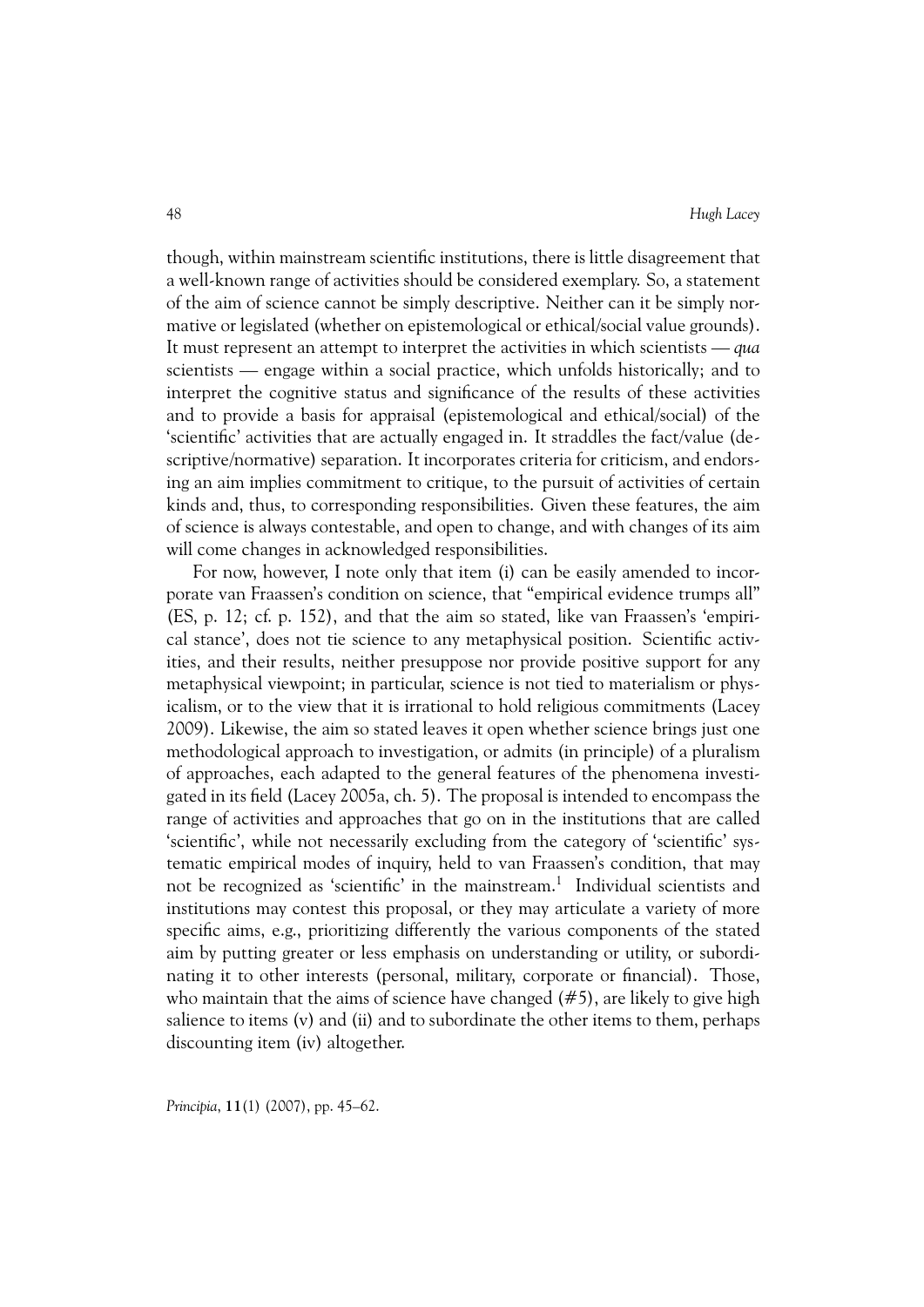# **3. Objectifying inquiry: distinct from** *objective distancing* **and** *objective neutralizing*

Van Fraassen says: "I see objectifying inquiry as the *sine qua non* of the development of modern science and its, incredible, breathtaking achievements in our increasing knowledge of nature" (ES, p. 195). "Objectifying inquiry" — a kind of ideal rather than a description of actual scientific practice (p. 164) — involves, at its core: (1) the *pre-demarcation* of the domain of inquiry, relevant questions and the parameters in which they can be answered, and (2) the *acknowledged possibility of instructive defeat*, which is well served by the 'bottom line' objective to fit theoretical hypotheses to data models (p.  $168-9$ ).<sup>2</sup>

He elaborates: "The parameters chosen must be, *in a certain sense*, independent of who is doing the research" (p. 161, my italics), and "the disciplined relevant acts of observation [from which we obtain 'data models'] must register precisely what happens in the previously delimited terms" (p. 163). Then, theoretical hypotheses, also subject to constraints on admissible parameters, are acceptable provided that they *fit* the data models.<sup>3</sup> Moreover, once accepted, these theoretical parameters 'soon begin to affect the very structure and content of observation reports' (p. 163).

Van Fraassen distinguishes *objectifying inquiry* from *objective distancing* and *objective neutralization* (p. 160).

*Objective distancing* refers to a disciplined method of inquiry in which we take 'ourselves out of the picture' (p. 157), where an object is observed, preserved, measured, experimentally or clinically acted upon (we might say) 'just as an thing' or, in the case of a surgeon's practice, 'just as a body' as if the person were not present or his agency irrelevant.

*Objective neutralization* refers to ways in which we represent objects and phenomena (including in theories) as 'independent of human interests' (p. 158). I take this to mean that representing objects theoretically involves using categories that include no intentional, value or social contextual ones — or, put in positive terms, that, paradigmatically, phenomena are represented (modeled) in terms of how they, and the possibilities open to them, are derived from their hypothesized underlying structures (and their components), interactions among them and the processes they undergo, and the (mathematical) laws that govern these processes and interactions. It is pursuing objective neutralization in an all-encompassing way that leads to what Weber called a 'disenchanted' picture of nature, and Koyré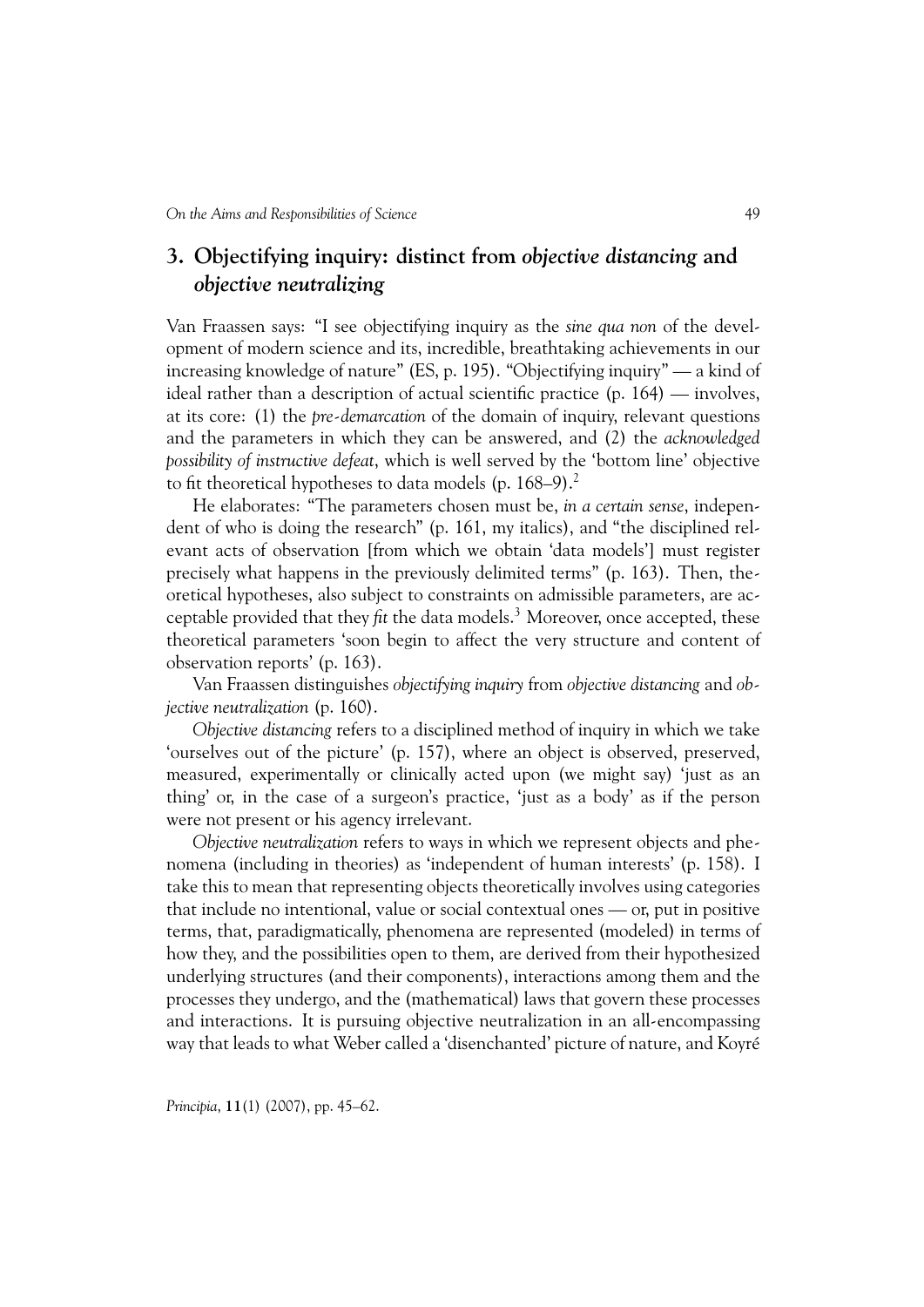a 'devalued' one. The theoretical account of phenomena thereby offered is *value neutral* in the sense that it implies no value judgments. (It cannot, for its deploys no value categories.) But — anticipating a later argument — this does not mean that it is 'value neutral' in another sense, *viz.*, that its results are available to serve more or less evenhandedly projects favored by any viable extant interests (Lacey 2005a, p. 25–6; 2006a, p. 12–6). Although the 'neutral' theoretical representations *per se* may express no values and no interests, it might embody particular interests, and not universal values of humanity, that we engage in the activity of producing them and excluding other types of representations that do not represent phenomena in dissociation from their human and social contexts (Lacey 2005a, ch. 5; 2006a, p. 26–8).

Van Fraassen, noting that his account 'admittedly generalizes the quite special format of experiments and experimental result reports' (p. 165), asks whether it might not confine too much what we consider scientific inquiry to be. His answer is negative. He goes on, however, "*but such inquiry* [objectifying inquiry] *will still generally be thought of as not objective (even biased and subverted) if the practitioners ignore the strict disciple of objective distancing and the production of a factual valueneutral representation*" (p. 169, my italics).<sup>4</sup> Now, I have no doubt that objectifying inquiry, *which also incorporates objective distancing and objective neutralizing*, has produced an enormous amount of knowledge. It also has a kind of versatility and adaptability that ensures that it will continue to generate knowledge in ever more domains of inquiry. Furthermore, it is this knowledge that informs technoscientific innovations and explains their efficacy, and enables their penetration into more and more domains of human life and social practice  $(\#1)$ . Nevertheless, I will now argue, it should not be taken to exhaust scientific or objective inquiry, as it usually is in private-interest science  $(\# 5)$ , and when it is so taken, the scientific community fails to fulfill its responsibilities.

# **4. Two senses of objective distancing:** *objective dislocating* **and** *objective detaching*

Van Fraassen's formulation of objective distancing, I suggest, fails to distinguish between (what I will call) *objective dislocating* and *objective detaching*. The former, but not the latter, goes hand in hand with objective neutralizing. When this distinction is made, it becomes possible to identify forms of objectifying inquiry that do not involve objective neutralizing and, thus, to interpret objectifying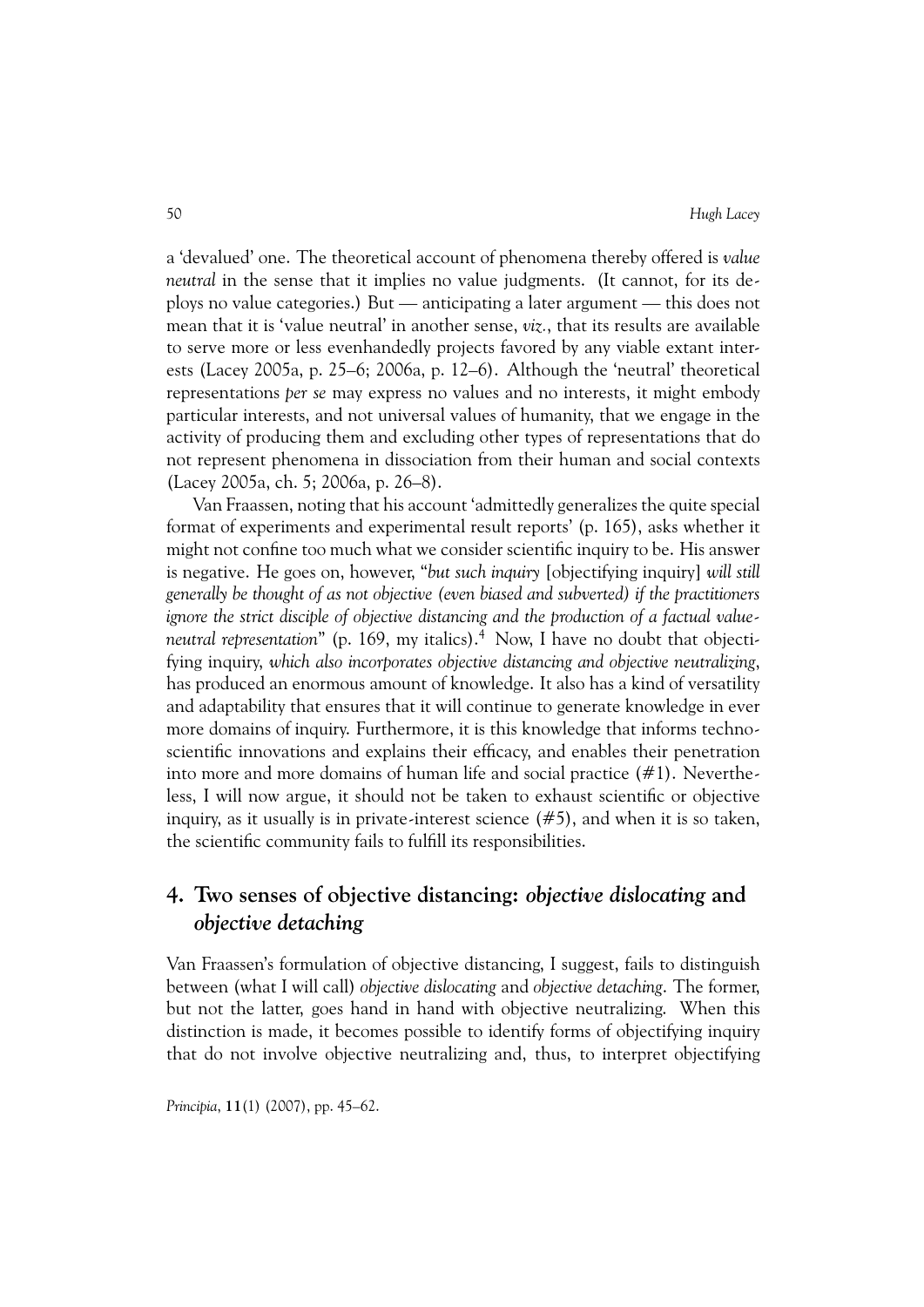inquiry (and science) as significantly admitting variety and as being consistent with methodological pluralism.<sup>5</sup>

Can we be more precise about the sense in which the parameters, which are pre-demarcated in objectifying inquiry, must be *independent of who is doing the research*? (I'll concentrate on observation.) Van Fraassen only says that it excludes 'certain forms of anthropocentrism or observer-centrism', and that it is not always the same thing as being measurable (p. 161). It involves, first, that observing that *x* has *p* is not dependent on the particular observer. It does not require, however, that *any observer at all* must be able to observe it or, if placed in the appropriate conditions, be able honestly to concur that *x* is *p*. This is most obvious in the case that an observer is deprived of the use of a sense. And, also, in the case that *p* represents a measurable property or a property detectable only instrumentally, the observer needs to be trained in the techniques of measurement and using the relevant instruments, and (normally) be fluent in the theories that underlie the techniques and the instruments. So, I'll put it: it requires an 'appropriately experienced (trained) observer' to observe that *x* is *p*, but observing that *x* is *p* is not dependent on any particular one of them. And I'll say that a parameter (used in observational reports) is 'independent of who is doing the research', if its applicability to an object could be decided by any appropriately experienced observer; and this usually goes hand in hand with inter-subjective agreement among these observers that appropriate statements, '*x* is *p*', should be included in the relevant data-model.6

Van Fraassen used the metaphor, 'taking ourselves out of the picture' (p. 157) to introduce the notion of 'objective distancing'. This metaphor permits two distinct interpretations. The *first* corresponds to when we *take things out of their 'natural' environments*, the environments we share with them in our daily lives, *and put them into environments within which human (intentional) causal factors are inoperative or suspended*. In a paradigm experiment, e.g., we observe and 'register precisely what happens in the previously delimited terms'. Furthermore, since human causation plays a role only in constructing the environment and instigating the initial conditions of the experiment, what is observed *happening in the environment* may be adequately described (for theoretical purposes) using only parameters linked with those consistent with objective neutralization. These parameters are successors of the categories that Galileo thought were needed to grasp the 'book of nature'. Here, we have indeed taken ourselves out of the picture — we are not there *inside* of what we are looking at; we take ourselves out of the picture by (as it were) changing the picture attended to and putting ob-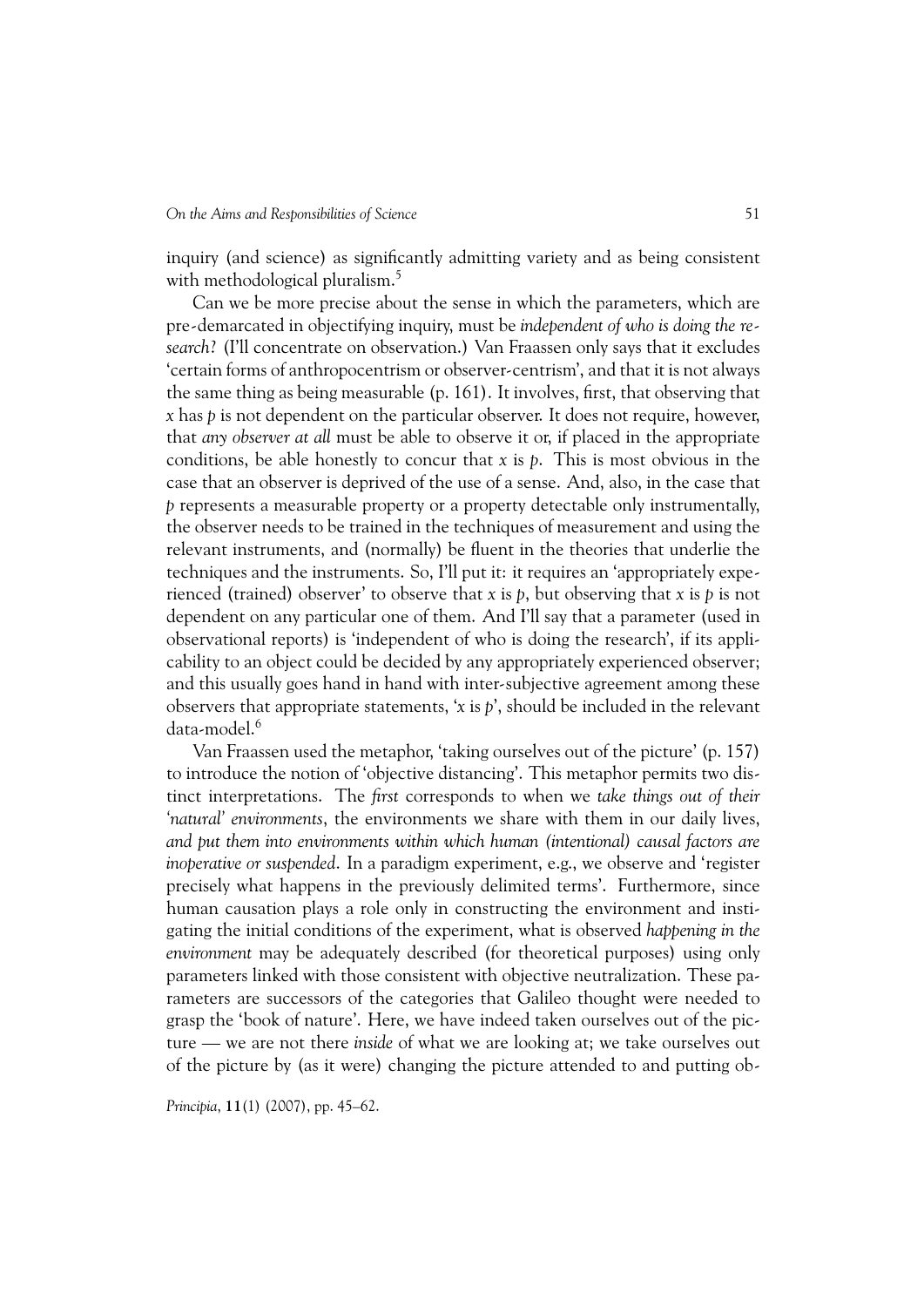jects of interest for inquiry, but not ourselves, into the changed picture. This is the sense of objective distancing that I call '*objective dislocating*'. There is always a question of how knowledge pertaining to the behavior of objects in these environments can be extrapolated to their behavior — and certainly to its effects — in 'natural' environments or in the world of lived experience, a question that itself cannot always be answered by inquiry conducted solely under the condition of objective dislocating.

The *second* sense of objective distancing, the one I call '*objective detaching*', is a discipline that can be adopted when we observe phenomena in the world of lived experience, the world of social practices of daily life, in environments that we do not create and overseer, but only modify in the course of our interactions. We adopt this discipline when we observe what the phenomena are, reporting them with pre-determined categories, *putting aside our ethical judgments and emotional reactions*. We are not located outside of the spaces we are observing, but we put aside our stakes in what is happening, for the sake of distinguishing between what *is* the case and how we *would like* it to be (how it *should* be, how we value it). This is the discipline of the good social scientist (and the ecologist). It requires training and experience, and grasping well background assumptions of what factors may or may not be operative in a group, in a culture or whatever. It puts aside the observer's ethical judgments and emotional reactions, but that does not mean that ethical, emotional, intentional and social categories have no place in observational reports. Like theoretical categories, these ones too may 'affect the very structure and content of observation reports' — again, inter-subjectivity is a crucial constraint. We observe that 'she voted', that 'the board members decided to stop further risk studies', that 'he murdered his victim'. Special training, and even the cultivation of certain moral virtues,<sup>7</sup> may be necessary to be able to observe, in accordance with objective detaching, what actions members of a foreign culture or an opposed group are engaging in, for to observe what they are doing one must grasp their value structures and thus the kinds of intentions they act on and the social meanings they attach to them, and (often) learn the language in which they articulate (describe, plan, explain and justify) their actions. The price of not cultivating objective detaching is that one may see 'weapons of mass destruction' wherever one wants to find them, or not take seriously that a drug, which one has developed and hopes to profit from, may be causing harmful side-effects in patients.

*Objective dislocating goes hand in hand with objective neutralizing*, i.e., with representing phenomena in a causal (or lawful) order in a way that is independent of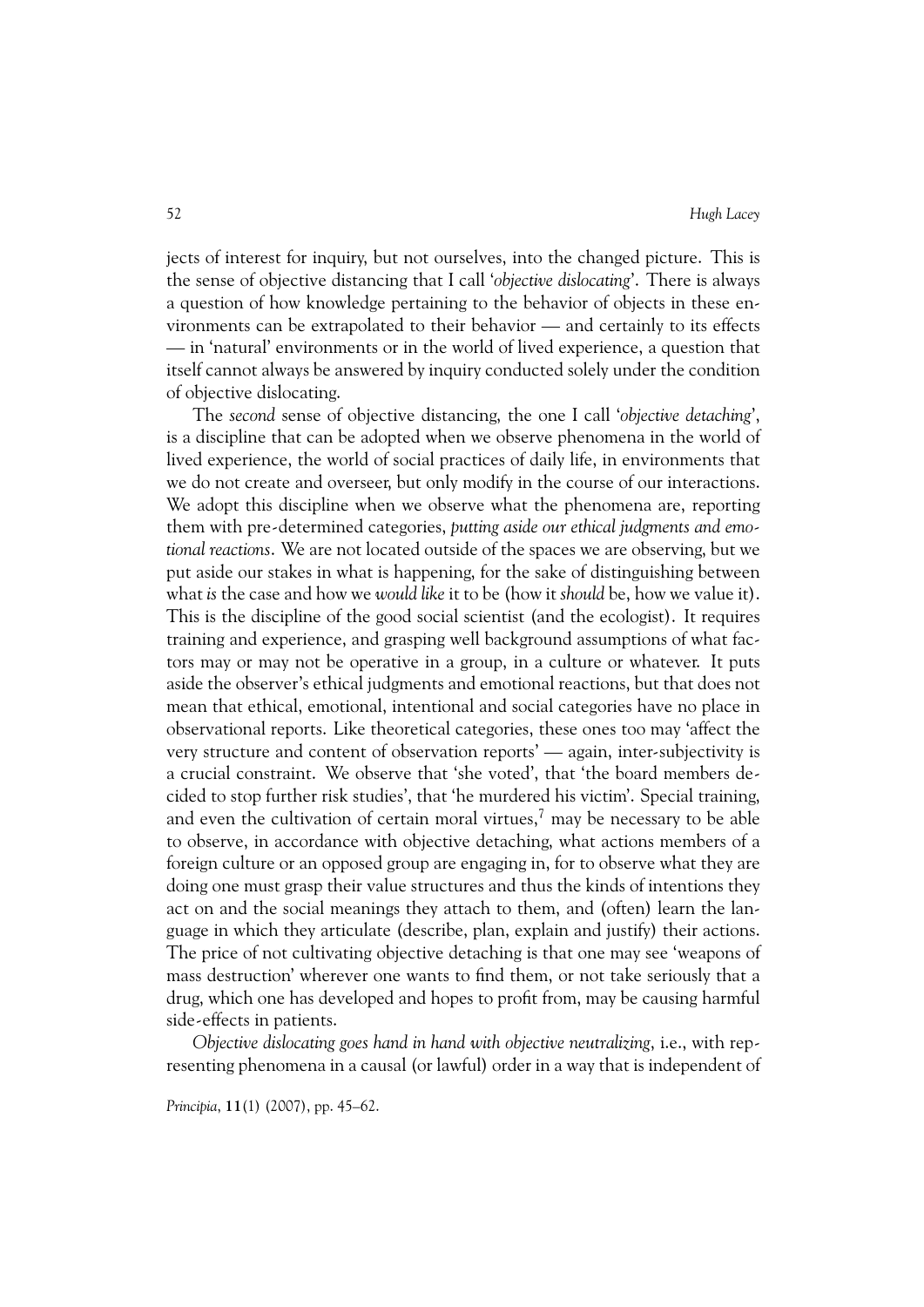human interests (disenchanted, devalued). As discussed above (in §3), this kind of representation is *value neutral*, in the sense that, since it lacks value categories, it has no entailments concerning value judgments. It also has no implicatures concerning them and so it provides no support, directly, for any value judgments. *Objective detaching*, however, *is not necessarily accompanied by objective neutralizing*. *Fit* of its 'data-models' may lack the precision and detail of fit of theories with data-models in the natural sciences, but it does serve as the 'bottom line' for appraising such hypotheses as: $8<sup>8</sup>$ 

The drug companies are being driven more by financial ambition and marketing considerations than by scientific or public health objectives, and *that* is the root of their current problems.

The recently enacted legislation is the principal cause of increasing hunger and infant mortality.

The risks of implementing technoscientific innovations pale into insignificance compared to the risks of 'being left behind' in the international economy or in contributing to scientific developments.<sup>9</sup>

Obviously the list could be extended indefinitely and into all sorts of domains. Note that all of these hypotheses *ceteris paribus* imply value judgments (the value judgments are not entailments but implicatures). E.g., it would be a practical contradiction to affirm that the recent legislation causes increasing infant mortality and, at the same time, to endorse it ethically *unless* one offered a mitigating explanation (Lacey 2006c). Inquiry that accords with objective detaching can be an instance of objectifying inquiry, although it is not value neutral in the sense embedded in objective neutralizing. I think that this is of utmost importance, if the scientific community to fulfill its responsibilities in adequately carrying out the full range of investigations that society might reasonably expect of it.

# **5. Objectifying inquiry, the '***decontextualized approach***', and the achievements of applied science**

Let us go back a few steps. Van Fraassen is surely right about the thinking that pervades current scientific institutions, when he says (quoted in §3): '[objectifying inquiry] will still generally be thought of as not objective (even biased and subverted) if the practitioners ignore the strict disciple of objective distancing and the production of a factual value-neutral representation' (p. 169). In most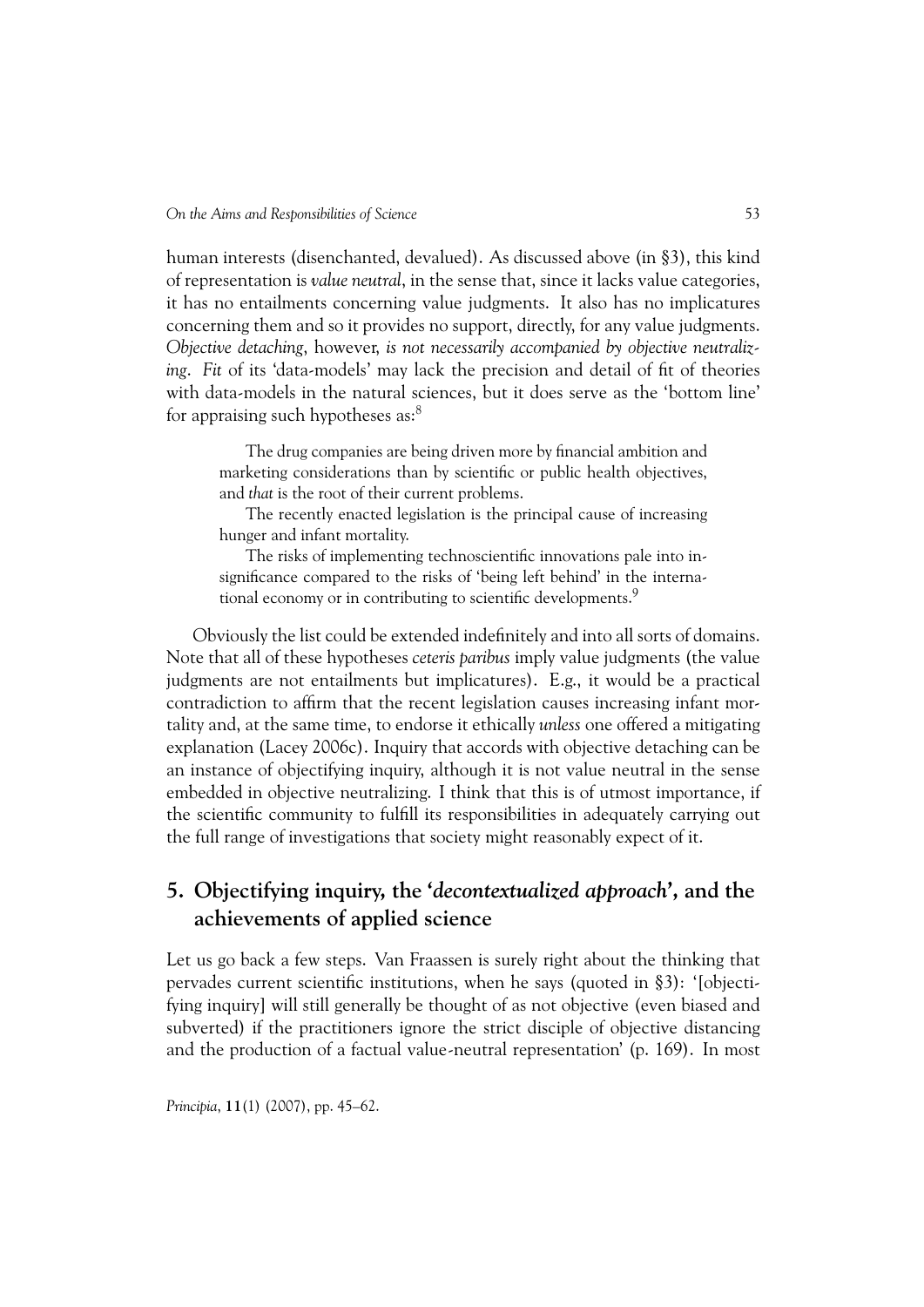scientific institutions, inquiry that incorporates objective detaching is indeed dismissed as 'non-scientific' (or worse, 'biased and subverted' or 'ideological'). Furthermore, the dismissal carries the insinuation that inquiry, which incorporates objective detaching, must be defective in its cognitive credentials, unlike objectifying inquiry that incorporates objective dislocating (and neutralizing). I maintain, however, that if inquiry, incorporating objective detaching, is not to be included in the category of 'scientific', it is not because it must have inferior cognitive credentials.

I also quoted van Fraassen as saying: "I see objectifying inquiry as the *sine qua non* of the development of modern science and its, incredible, breathtaking achievements in our increasing knowledge of nature" (ES, p. 195). When he says this, especially because he uses the phrase, 'incredible, breathtaking achievements in our increasing knowledge of nature', I suspect that he is actually thinking of objectifying inquiry as incorporating objective dislocating and neutralizing (see note 5) — for I can think of no achievements that might be so described that derive from inquiry that incorporates objective detaching. Moreover, qualifying 'achievements in our increasing knowledge of nature' by 'incredible, breathless' make me uneasy — for, in current political and journalistic discourse, these adjectives are code for 'Don't criticize! Acting in a way that is informed by these achievements carries the mark of legitimacy on its sleeve'. When you are 'wowed' in this way you are not likely to practice the discipline of objective detaching.

Of course I don't deny these achievements (#1). But what does 'increasing knowledge of nature' mean? For van Fraassen it has no metaphysical implications. I take the phrase to be shorthand for something like 'increasing knowledge of an expanding class of (natural) phenomena and the structures, interaction, processes and laws pervading all phenomena'. Whatever nature is, however, we are part of it, and so are the social-ecological systems that shape the world of our lived experience: the polluted, devastated parts of this world  $(\#2)$  as well as its ecological systems that are rich in biodiversity, and also the human beings whose lives have been shattered by poverty and military abuse (#3) as well as those for whom the texture of their lives is interlaced through and through with technoscientific objects and processes.10

As knowledge increases of a 'class of (natural) phenomena, and the structures, interaction, processes and laws pervading all phenomena', it leaves countless phenomena of other kinds that are of great significance for us untouched.<sup>11</sup> This knowledge is obtained from objectifying inquiry that incorporates objective dislocating (and also, therefore, neutralizing). I'll call it '*decontextualized knowl-*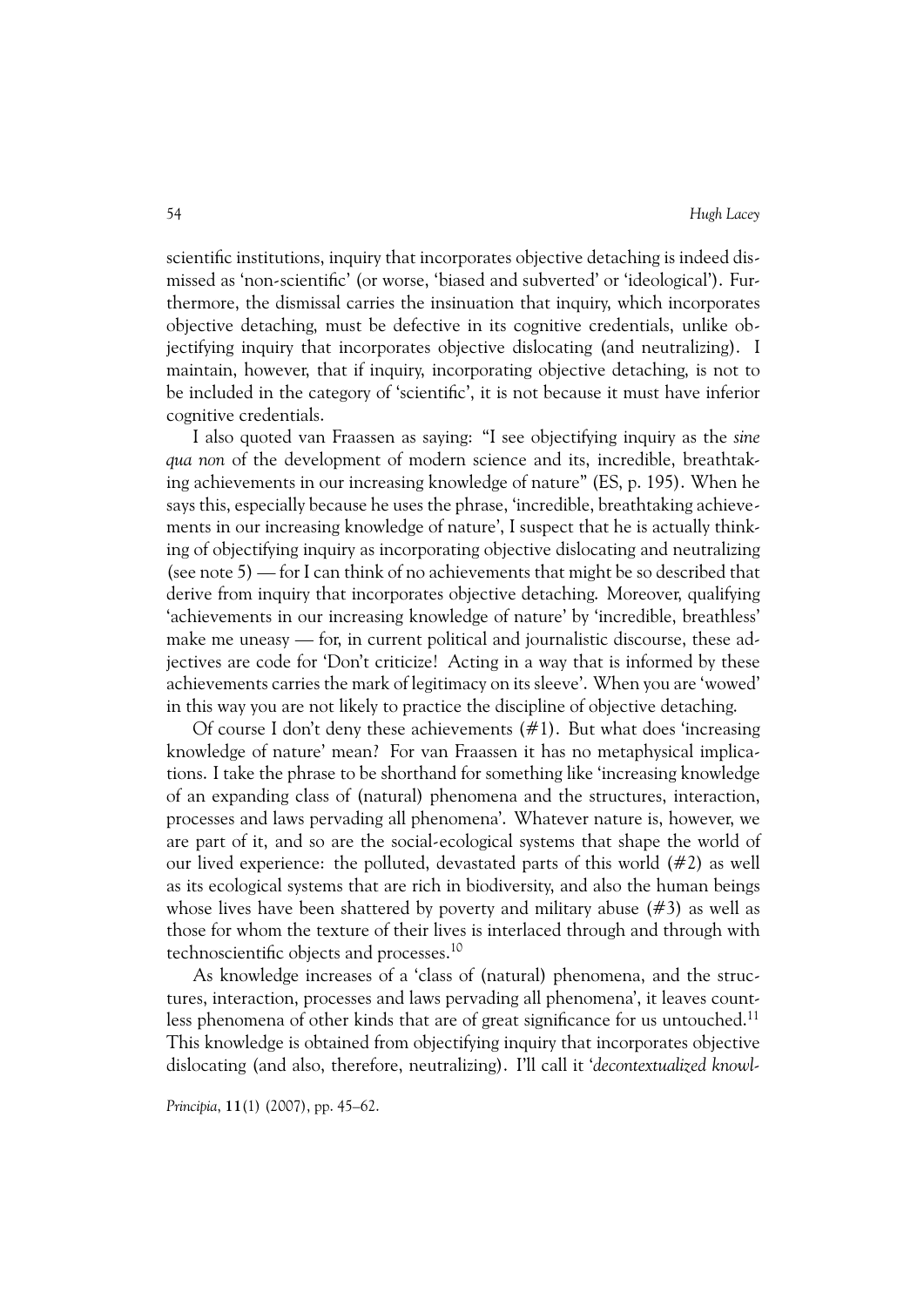*edge*' (cf. note 4) in order to avoid the potentially misleading connotations of 'knowledge of nature'. Decontextualized knowledge has also been widely applied *in* technological practices, and it informs the construction and functioning of countless technological objects and processes. It is the kind of knowledge that expands our capacity to exercise control upon objects in the world and, in doing so it has enabled (in combination with socio-economic forces) the huge transformation of the world of lived experience that we have witnessed over the past couple of centuries (#1), and *now* it is increasingly being put to the service of the leading institutions that are shaping the world's economic trajectory (#5).

This, I suggest, is the context in which to locate another (unelaborated) remark of van Fraassen's: "In science, the stakes are great for all of us: safety, food, shelter, communication, all the preconditions for life in peace and justice that a successful science can enhance" (ES, p. 15). Usually when, as they often do, newspapers, politicians and spokespersons of technoscientific corporations wax lyrical about the 'incredible, breathless' achievements of science, they have in mind scientific discoveries that have may some role in the social world that people readily grasp as valuable,<sup>12</sup> and as promising (perhaps with a bit of persuasion from advertising) to enhance their lives. Van Fraassen's focus is not on these practical achievements. The enthusiasm he expresses in ES is for the increasing knowledge of (as I have put it) a 'class of (natural) phenomena, and the structures, interaction, processes and laws pervading all phenomena' – developments of quantum mechanics and the like. But there would be little social support for the research that produces this knowledge, were it not for the applicability of much of it to phenomena that reflect the successes of applied science.

However, my juxtaposition of van Fraassen's remarks leads me to raise questions about the linkage between the achievements of objectifying inquiry that he celebrates, and enhancing the preconditions for 'life in peace and justice', which (I take it) are things presumed to be valued universally. Cannot those same achievements undermine (rather than enhance) these preconditions  $(\#2)$ and #3)? Are they not, under the conditions in which research is conducted today, put more and more to the service of particular powerful interests (#5) rather than to enhancing these matters of universal value? What, then, are the conditions under which they could they enhance the latter? And, if the conditions are not at hand, what ethical and social significance should be accorded these achievements, and what does it imply for the responsibilities of the scientific community (cf. Kitcher 2001, Part II)?

There are few people who would deny that their lives have been enhanced by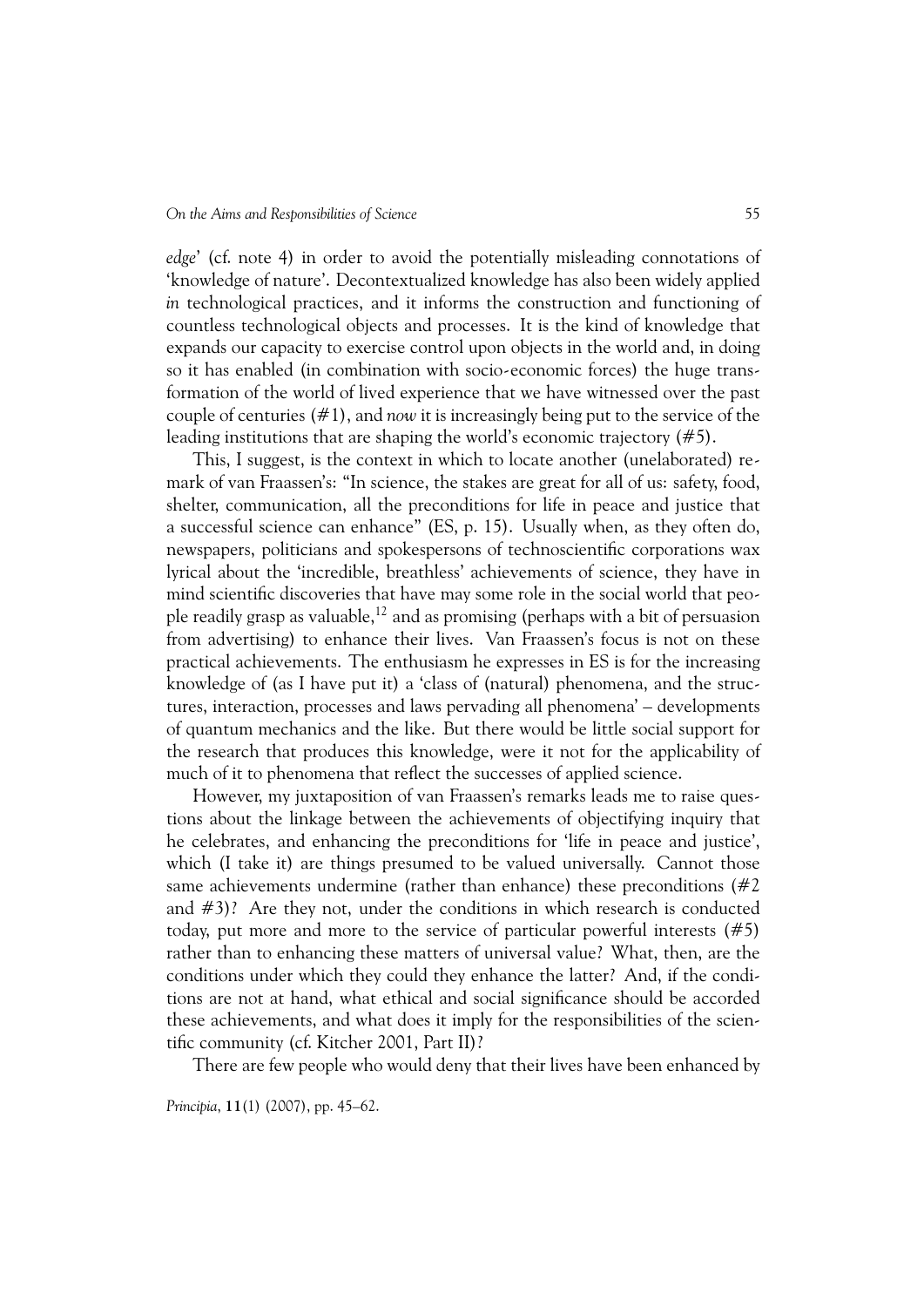some of them of the achievements of applied science in some way or other. Nevertheless, in the context of the social, political, economic, and military forces that have brought these successes into the world of lived experience, they (as utilized by the dominant forces) have also contributed to environmental devastation and an enormous amount of human suffering, and they have left in place or exacerbated the conditions in which most of the poorest people in the world live (#2, #3). This kind of science is not 'value neutral' in the key sense (the second sense mentioned in §3), since its results are not available to serve more or less evenhandedly projects served by any interests (Lacey 2005a, ch. 1; 2006a, Introduction). It is discordant with one of the traditional values of scientific practices, *neutrality* (#4). *The stakes are indeed high for all of us.* The benefits of applied science are accompanied by social costs. Is it true that (to date) the benefits outweigh the costs? It seems to me that the 'breathless' pursuit of technoscientific research and development, which is happening today, is legitimate only if there is good evidence to support that they do so. This is a question, I submit, like those raised in the previous paragraph, open to objectifying inquiry, but not of the kind that does not incorporate objective detaching, for it cannot leave consideration of socio-economic and ecological consequences and mechanisms out of the picture.

The kind of research (objectifying inquiry  $+$  objective dislocating  $+$  objective neutralizing) that leads to technoscientific innovations, as well as to the knowledge of nature that van Fraassen celebrates, cannot suffice to investigate phenomena pertinent to the legitimacy of socially and economically implementing an innovation. That research needs also objective detaching. Therefore, if scientific inquiry is considered to be that which produces decontextualized knowledge, it cannot produce knowledge that is needed to endorse the legitimating conditions of its applications (Lacey 2005a, Part II; 2006b).<sup>13</sup>

When research aiming to generate decontextualized knowledge is pursued 'breathlessly', application of its results is effectively guided by the ethical principle: 'normally, unless there exists scientific evidence that there are serious risks, it is legitimate to implement — *without delay* — efficacious applications of soundly confirmed scientific knowledge'.14 This principle is reinforced by an *ethical imperative*, "prioritize technoscientific 'solutions' to the great problems facing the world, e.g., malnutrition in poor countries", combined with the insinuation that it is an *ethical deficiency*, not only to cast doubt on the legitimacy of research and development that might lead to such 'solutions', but also to propose that the investigation of risks should take into account the socioeconomic relations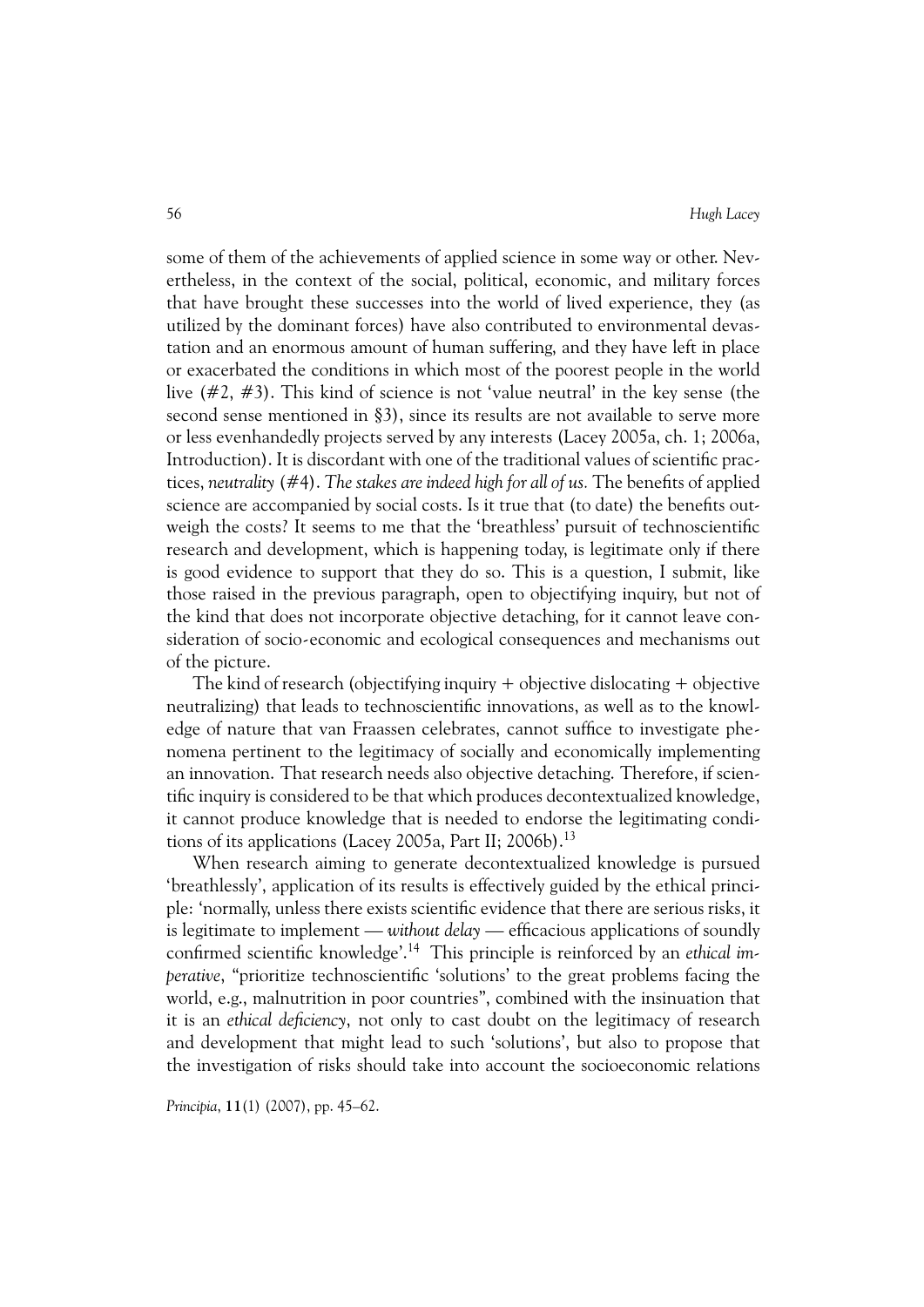involved in implementing the 'solutions'. Such an ethical outlook could be justified only by appealing to such hypotheses as 'technoscientific developments contribute to solving major problems facing the world', and 'for most problems there are only technoscientific solutions' (Lacey 2005a, p. 21–3) — hypotheses that, themselves, cannot be investigated in the kind of objectifying inquiry that leads to technoscientific innovations.<sup>15</sup>

Research aiming to generate decontextualized knowledge need not be pursued 'breathlessly', however. It can, e.g., be pursued in accordance with the Precautionary Principle (Lacey 2006b), which requires delays in the implementation of technoscientific innovations pending, case-by-case, the appraisal of their legitimacy. This appraisal requires — among other things, in addition to evidence of efficacy (which technoscientific research provides) and to standard risk analyses — the investigation of potential long-term environmental risks of an implementation, including those that may be occasioned by socio-economic mechanisms, and risks to social arrangements that arise from the actual context of their use, and whether there are alternative practices that promise greater benefits (Lacey 2005a, chs. 9, 10; 2006a, chs. 4, 5; 2007). Investigation that produces only decontextualized knowledge cannot (by itself) investigate these issues.

### **6. Concluding remarks**

I built into my statement of the aim of science (§2) that 'no phenomena of significance in human experience or practical social life . . . are (in principle) excluded from the compass of scientific inquiry' (item iv). Since some of the phenomena of significance for appraising the legitimacy of technoscientific applications cannot be investigated in objectifying inquiry that incorporates objective dislocating and neutralizing, science should not be limited to that form of inquiry. Or, *if it is*, 16 it cannot speak to the legitimacy of implementing the innovations that it makes possible — and, when its spokespersons do so, e.g., when they insist that there are no serious risks involved in using such technoscientific innovations as transgenics, they are putting their authority behind statements that have not been accepted in accordance with *impartiality* (#4), and abandoning *autonomy* (#4) for the sake of being of service to corporate interests (#5) that, in turn, provide funding for further technoscientific research.

The stakes are too high to conduct science without paying critical attention to the forces and relations of the production of scientific knowledge. It is of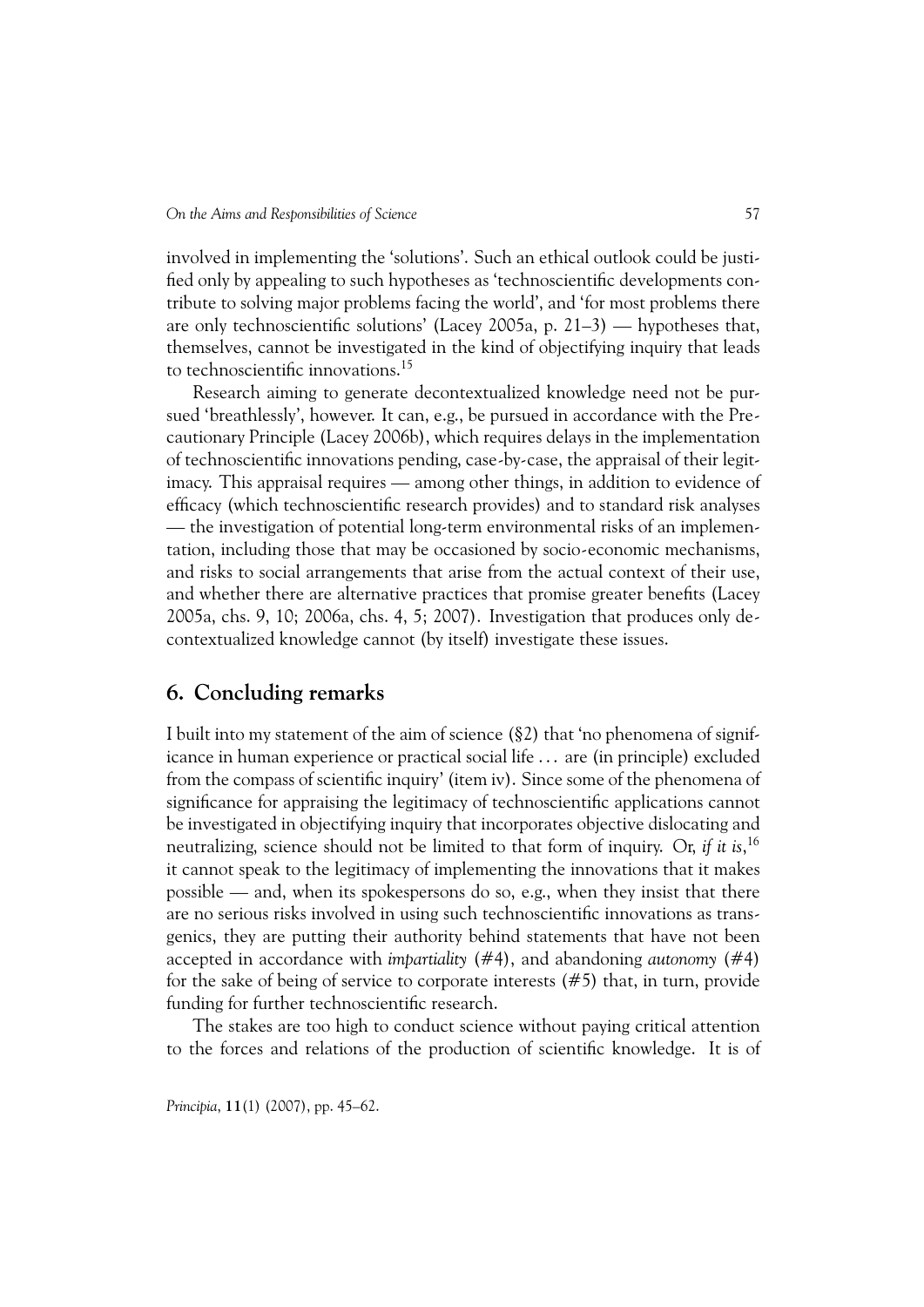little value to point to the potential of science to enhance 'the conditions for life in peace and justice' in an abstract way — and to celebrate the increasing knowledge being gained of a 'class of (natural) phenomena, and the structures, interaction, processes and laws pervading all phenomena' — if the predominant forces and relations of scientific production are subordinated principally to the values of capital and the market. Here it helps to keep in mind yet another remark of van Fraassen's: "Selectivity in science is deliberate, purposeful, and subject to evaluation as well. We ask not only if a given science provides accurate information about what it selected for attention, but whether it has selected well, whether it answers all or many important or relevant questions" (ES, p. 146).

This leads me to propose that it is irresponsible to engage in the kind of research — e.g., in biotechnology or nanotechnology — that leads to technoscientific innovations, *unless* systematic and rigorous research is also being conducted commensurately on the long-term ecological and social consequences (risks) of implementing them, taking into account the socio-economic conditions of the planned implementations, and *unless* adequate research pertinent to appraising the general social value (benefits) of the implementations (compared to potential alternatives) is conducted. This requires that the scientific community endorse the importance of objectifying inquiry that incorporates objective detaching, and thus doesn't limit science to objectifying inquiry that only incorporates objective dislocating and neutralizing. Put another way, in order to exercise its responsibility, the scientific community should be appropriately responsive to all of the components of the aim of science (as stated in §2), and (with reference to component (iv)) be particularly attentive to appraising the legitimacy of particular applications and *conducting whatever research that it may require* — on, e.g., side-effects (risks) and alternatives.<sup>17</sup> I believe that this is most likely to happen if major scientific organizations constantly urge that attention be given to the question: "how should scientific research be conducted so as to ensure that the integrity of nature might be respected and the well being of everyone everywhere enhanced?"18

### **References**

Kitcher, P. 2001. *Science, Truth, and Democracy*. New York: Oxford University Press. Krimsky, S. 2003. *Science in the Private Interest: has the lure of profits corrupted biomedical research?* Lanham, MD: Rowman & Littlefield.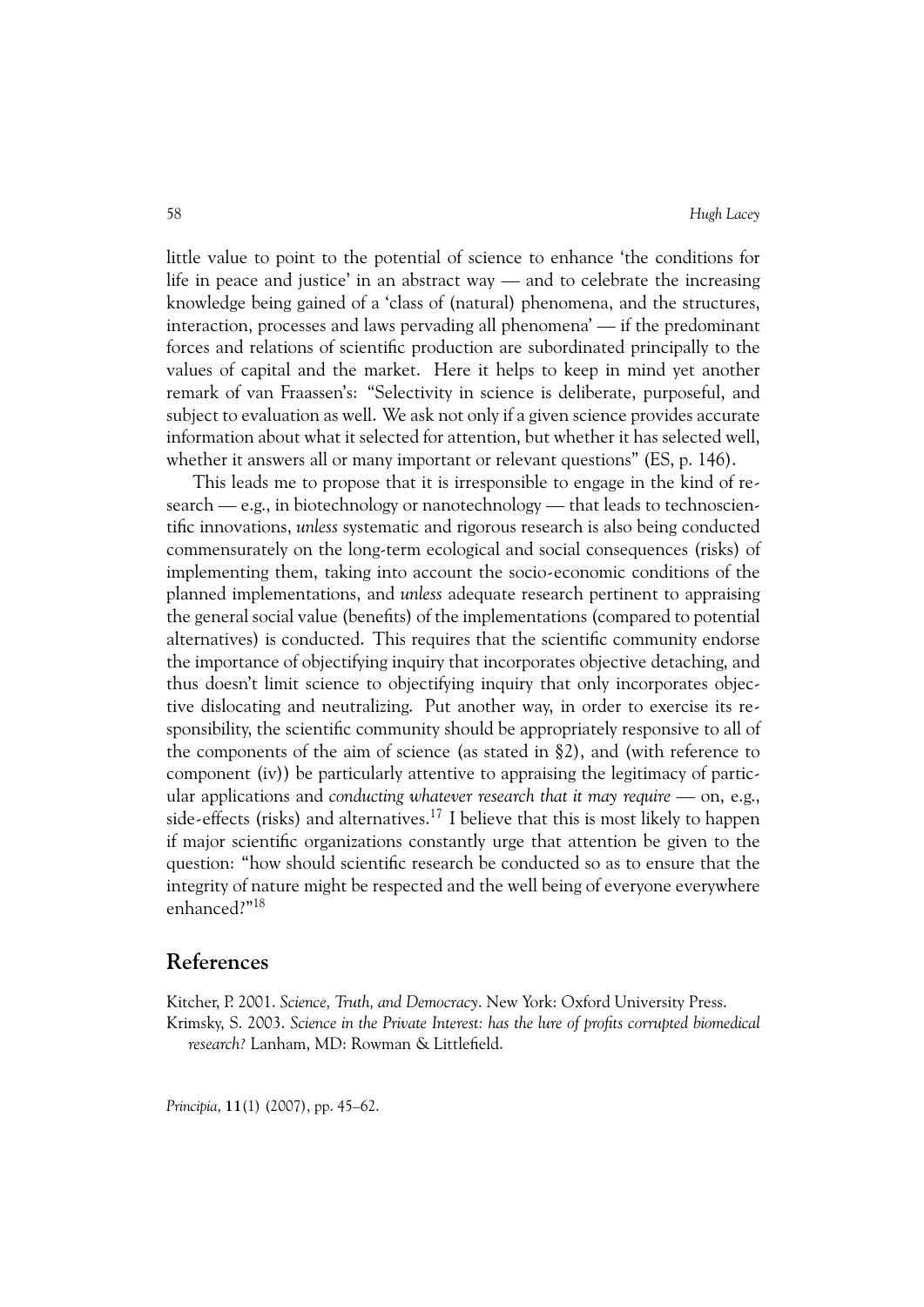- Lacey, H. 1999. *Is Science Value Free? values and scientific understanding*. London: Routledge.
- —–. 2005a. *Values and Objectivity in Science*. Lanham, MD: Lexington Books.
- —–. 2005b. Listening to the evidence. In S. Forrester & T. Newlin (eds.) *Towards a Classless Society: studies in literature, history and politics in honor of Thompson Bradley*. Bloomington: Slavica, pp. 213–26.
- —–. 2005c. On the interplay of the cognitive and the social in scientific practices. *Philosophy of Science* **72**(5): 977–88.
- —–. 2006a. *A Controvérsia sobre os Transgênicos: questões científicas e éticas*. São Paulo: Idéias e Letras.
- —–. 2006b. O Princípio de Precaução e a autonomia da ciência. *Scientia Studiae* **4**(3): 373–92.
- —–. 2006c. Relações entre fatos e valores. *Cadernos de Ciências Humanas* **9**(2): 251–66.
- —–. 2007. Há alternativas ao uso dos transgênicos? *Novos Estudos CEBRAP* **78**: 31–9.
- —–. 2009. The interplay of scientific activity, worldviews and value outlooks. *Science & Education* (to appear). Available at http://springerlink.metapress.com/content/ y343322273848126/?p=77fd46a6a77d461497577a10af3a4912&pi=3.
- van Fraassen, B. C. 2002. *The Empirical Stance*. New Haven: Yale University Press. [Referred to throughout as 'ES']

#### **Keywords**

Aim of science, Bas van Fraassen, objectifying inquiry, Precautionary Principle, decontextualized approach, neutrality.

> *Hugh M. Lacey Philosophy Department Swarthmore College Swarthmore, PA 19081 USA* hlacey1@swarthmore.edu

#### **Resumo**

*Apresento uma concepção dos objetivos e responsabilidades da ciência, e a uso par analisar criticamente a concepção e van Fraassen de que a 'investigação objetificante' é fundamental para a natureza da ciência.*

#### **Palavras-chave**

Objetivos da ciência, Bas van Fraassen, investigação objetificante, princípio precautório, abordagem descontextualizada, neutralidade.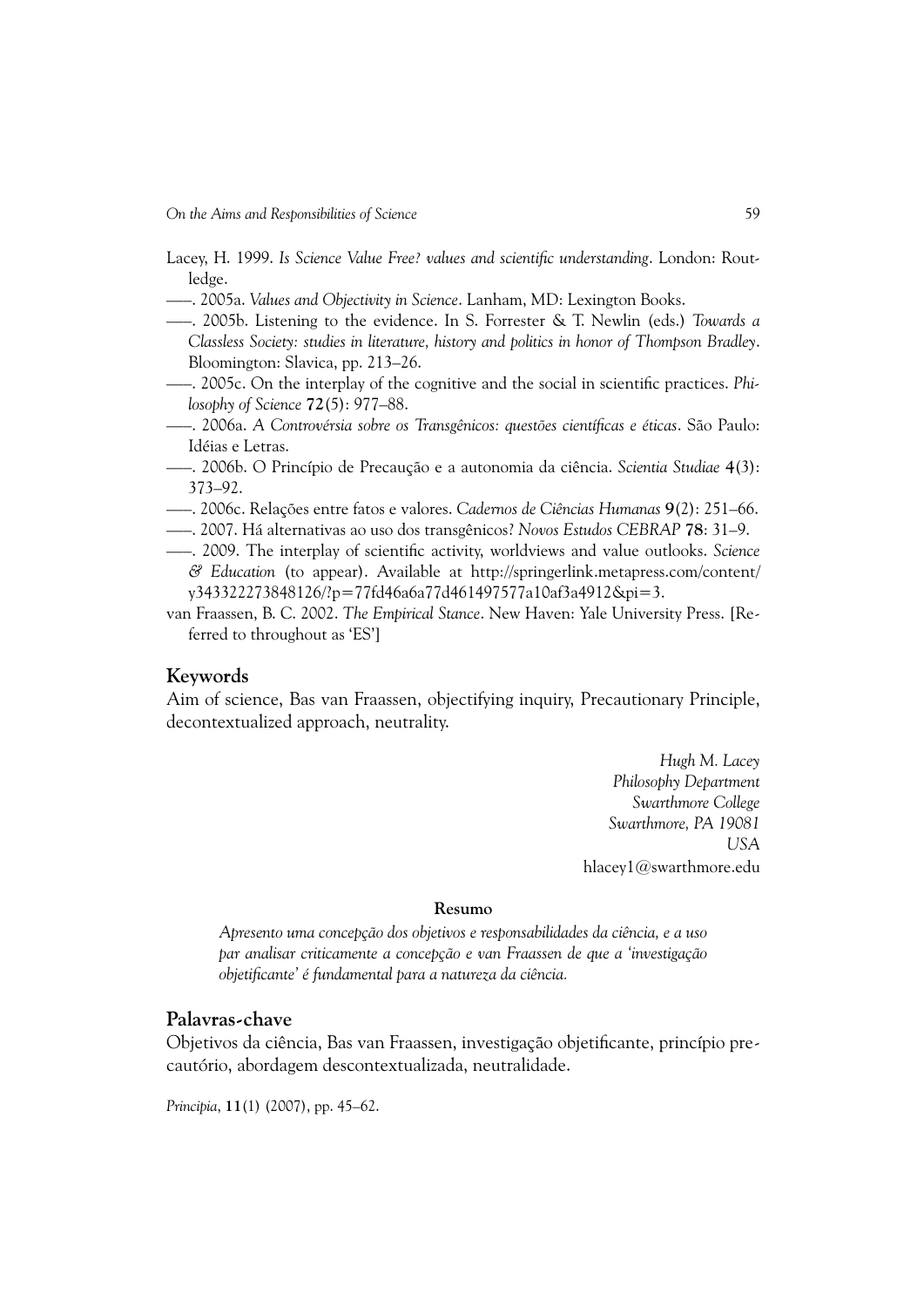### **Notes**

<sup>1</sup> By stating the aim — or aims — in this way, I deliberately leave open many issues that engage philosophers of science. One may say that knowledge and understanding are expressed in *theories* but, given the more encompassing attitude that I encourage towards what counts as science, I take 'theories' to include any systematic presentation of knowledge and understanding held to the standard of impartiality (#4). How *knowledge* and *understanding* are to be construed is open, for I want neither to build empiricist or realist interpretations of theories (or any account of the confirmation or acceptance of theories) into the aim itself, nor to tie understanding to any particular account of models and their role in theories (on 'understanding', see Lacey 1999, p. 95–101), I refer to knowledge and understanding of *phenomena*, however, and not of *the world* (or 'the natural world', or 'the world we live in', or 'nature'). This is intended to endorse, as van Fraassen does, that theories are of delimited domains of phenomena, and not about some sort of totality or encompassing object.

 $2$  These two requirements correspond pretty closely to my own characterization of 'scientific' inquiry as conducted under a strategy and whose results are held to accord with *impartiality* (Lacey 1999; 2005a, ch. 1; 2006a, Introduction).

 $3$  Van Fraassen adds '(in various ways)' to 'fit', but does not elaborate. I take 'fit' to include a variety of cognitive values being well manifested in the light of available 'data models', and empirical adequacy is the most highly ranked of the cognitive values, and in the long run (to use van Fraassen's phrase) it 'trumps all'. Disagreements between van Fraassen and me on this point are irrelevant to my argument here.

What counts as a constraint on new parameters? Van Fraassen says (ES, p. 164) that it is closely tied to the immediately preceding history of the subject and that, in less fundamental sciences, parameters from an accepted more fundamental science should be used. It seems to me, however, that today the issue is not so much related the 'anomalies' of preceding theories, but to a whole range of phenomena left under-investigated — with enormous social cost. So why not consider the 'constraint': ability to grasp phenomena of practical importance?

<sup>4</sup> This corresponds to my referring to the privilege given to science, conducted within the decontextualized approach (Lacey 2006b; 2009 — see §5), or (in terminology that I used to use) conducted under materialist strategies (Lacey 2005a, sec. 1.3; 2006a, Introduction), and to the dismissal (that typically happens in the scientific mainstream) of inquiry conducted under strategies that do not fit into the decontextualized approach (and their results) as reflections of 'anti-science' motivations (Lacey 2005a, Chs. 5, 10; 2006a, chs. 2, 5).

<sup>5</sup> This corresponds to my claim that we can obtain results that accord with *impartiality* in research conducted under strategies that do not fit into the decontextualized approach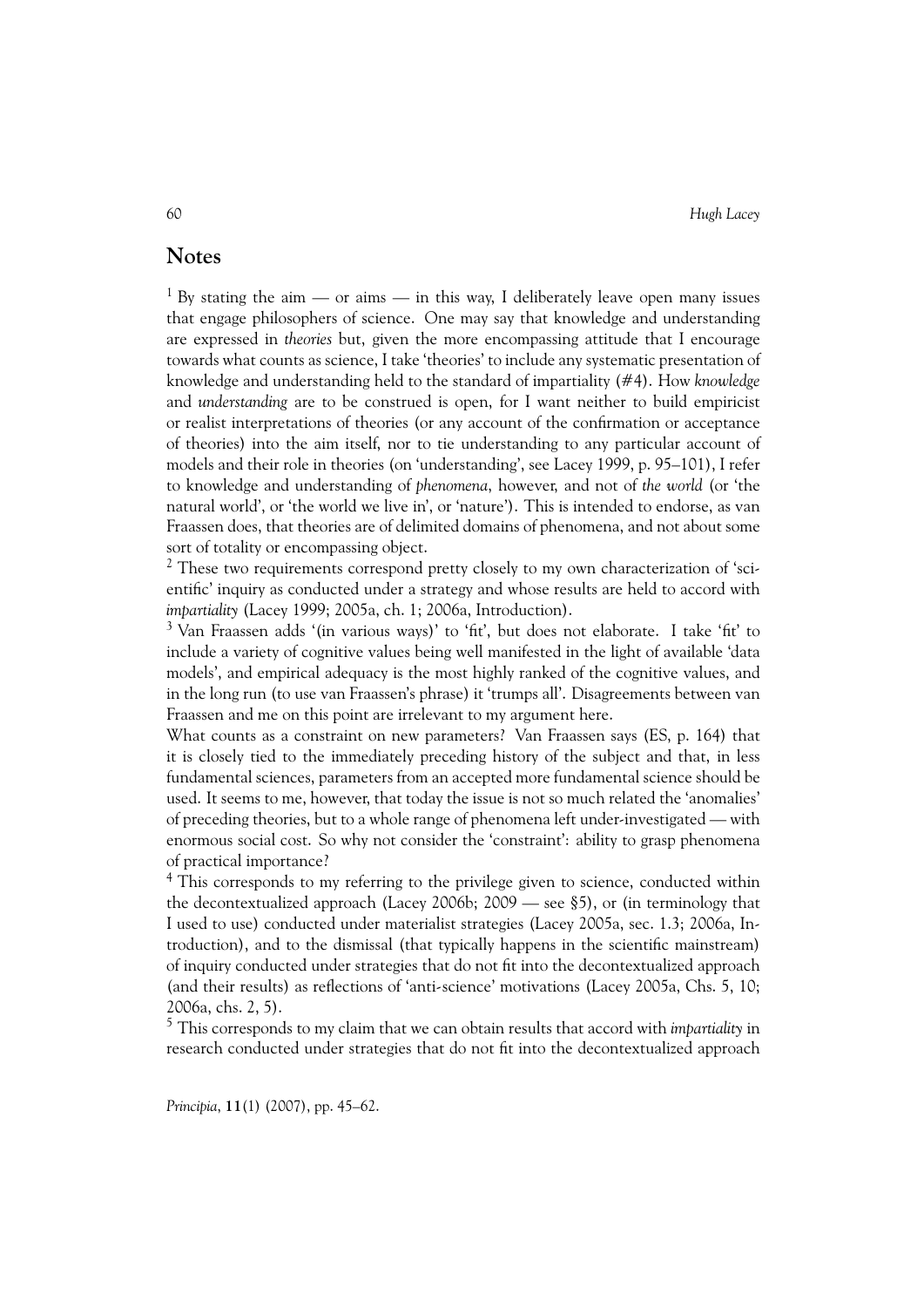(Lacey 2005a, Part 1; 2006a, Introduction). Note that Van Fraassen insinuates, without elaboration, that the italicized statement in the previous paragraph does not express his own view, but I'm not confident that I've adequately grasped all of his remarks. Here I argue *only* that objectifying inquiry (characteristic of science) need not involve objective neutralizing. Whether or not there are forms of objectifying inquiry (outside of what would be called science) is beyond the purview of this article.

 $^6$  Some modification is needed here to take into account the fact that so much research today (e.g., that involved in genomic analysis) is effectively automated, but this would not affect the main lines of the argument.

 $7$  To understand many phenomena of urban poverty, observations made during quick visits, or those lying behind publicly reported demographic data, do not suffice — for they cannot get at the value and intentional structures (and their variety) found among the urban poor people. These can only be observed following, and in the course of, intense accompaniment of the phenomena — and only those, who have cultivated certain moral virtues, are able to do this (Lacey 2005b). But this does not put into doubt the possibility of objective detaching in these circumstances, just as the necessity of having intense drive and unusual motivation is often essential for objective dislocating, engaging in experimental activities and being able to observe their results. Also, objective detaching does not mean that one does not have ethical reactions to what one observes, e.g., indignation, just as objective dislocating does not mean that emotions, e.g., exhilaration, will not accompany certain observations.

 $8$  There are many questions about 'fit' that I cannot discuss here; e.g., does it mean the same thing in the two types of inquiry? It might be said that we don't get good fit with data models in research held to objective detaching, or that we can't get high manifestations of empirical adequacy. Here arise a body of issues raised clearly by Richard Rudner years ago about the joint roles of cognitive and ethical values in endorsing whether or not certain judgments are sufficiently well supported for informing our actions (Lacey 2005c). These issues do not render the ideal of impartiality less pertinent or imply that we have to submit to special interests. Rather they point to the imperatives: don't close inquiry prematurely and also, according to me: follow the Precautionary Principle (Lacey 2006b).

 $9$  I read the first of these hypotheses recently in a medical journal, and the third is regularly cited to support certain proposals about what should be the research priorities supported by Brazilian scientific funding agencies.

<sup>10</sup> Terms like 'devastated' and 'shattered' have no place in inquiry that is held to being in accord with objective dislocating. Their use, however, enables more accurate description to be given of the phenomena in question and, thus, the kind of description needed for the sake of explaining them and taking a worthy stance in the face of them. Their use reflects the significance that the phenomena have for us, but that they have this